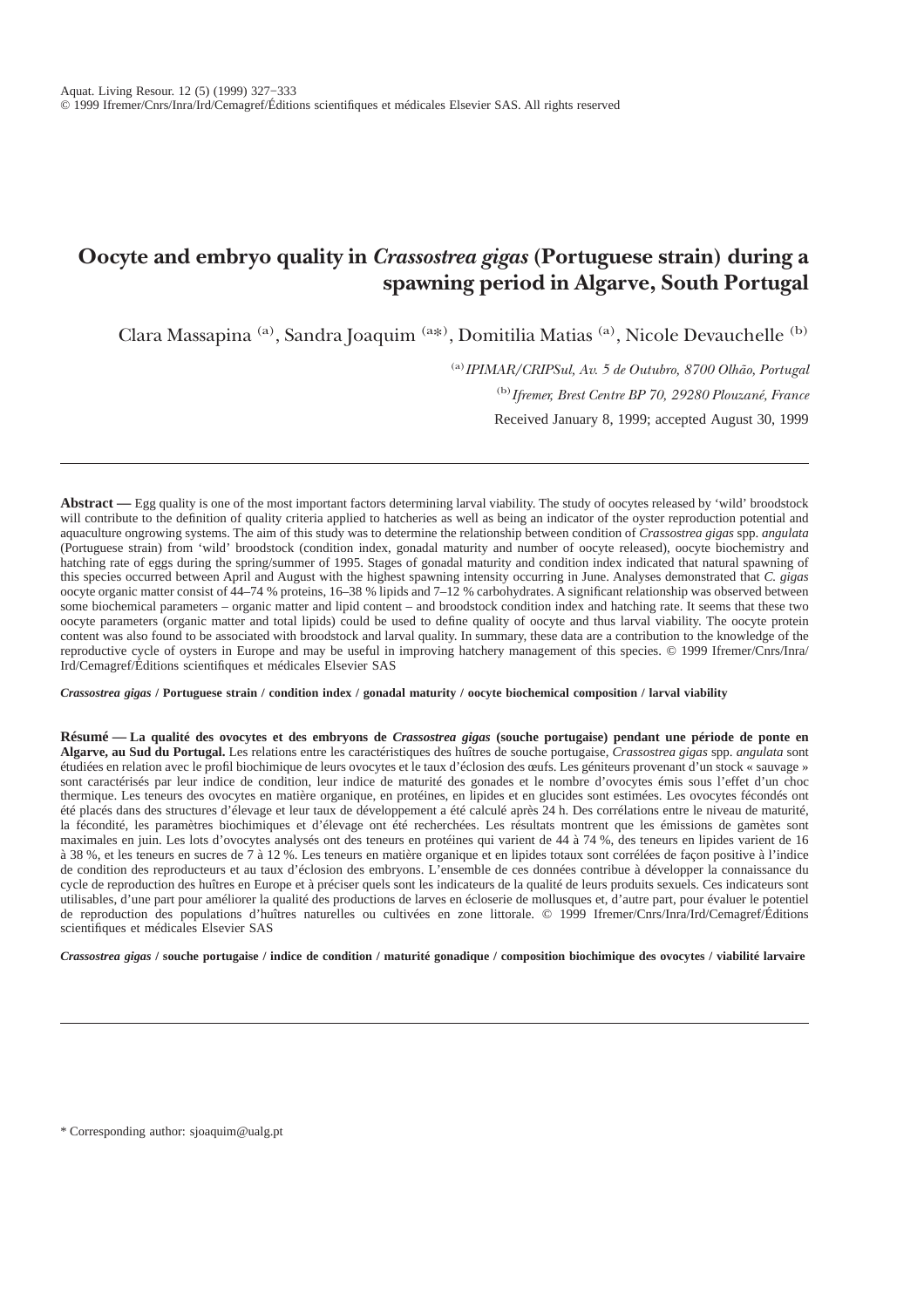# **1. INTRODUCTION**

Techniques introduced by Loosanoff and Davis [18] and Walne [28] have made it possible to extend the spawning season of shellfish to all year round. However, results of experiments carried out with 'wild' and conditioned broodstock show a significant variability in larval survival. The oocyte quality and larval viability of laboratory-reared *Crassostrea gigas* spp. *angulata* (Portuguese strain) seems to depend on intrinsic broodstock characteristics, as well as on conditioning, spawning induction and larval culture [7].

Most of the published data on oocyte quality have concentrated on the lipid and fatty acid content of the gametes since it is generally accepted that vitelline reserves appear as lipids. A more complete biochemical characterisation of oocytes (total lipids, proteins and carbohydrate) may help to understand the relationship between environmental conditions and the accumulation of reserves and their transfer to the gonads. Correlation between such parameters, gametogenic cycles and larval survival may lead to a better understanding of the variability of oocyte and larval quality. Previous studies [6] on the effect of external and internal factors on hatchery success for breeding this species suggest it is important to define criteria for spawning and larvae quality and apply them to hatchery production.

In general, the biochemical content of bivalve oocytes, aimed at establishing spawning quality criteria, has only been characterised for conditioned broodstock [9, 17]. The study of oocytes released by 'wild' broodstock will contribute to the definition of quality indices. Such indices can be applied to hatcheries and aquaculture ongrowing systems and can also contribute to the knowledge of the oyster reproduction potential in Europe.

The aim of this work is to define criteria based on biochemical indicators, which can be used in the prediction of spawning quality in hatcheries.

# **2. MATERIALS AND METHODS**

## **2.1. Broodstock sampling and characterisation**

Samples were collected every 15 days between April and September 1995 from Ria Formosa (Algarve, South of Portugal) so as to obtain data corresponding to the spawning period [27]. Each sample comprises 50 individuals, of which ten were used to determine the condition index, ten to study gonadal development and the remainder were kept in the laboratory for spawning induction.

Condition index (CI) was calculated according to Walne [29]:

 $CI = dry$  meat weight (g)  $\times$  1 000/internal shell cavity volume (mL)

Gonadal development was evaluated by macroscopic observation of ten oysters using the following gametogenic scale (adapted from Vilela [27]): stage 1) immature gonad, stage 2) gonad almost mature, stage 3) mature gonad, stage 4) partial spawning, stage 5) spawning completed. The sex ratio was determined by microscopic observation of gametes.

## **2.2. Spawning, oocytes and larval sampling**

Oysters were induced to spawn by thermal stimulation, with temperature increasing from 20 to  $30 \pm 1$  °C. To avoid uncontrolled fertilisation, females once identified were stored in individual containers for spawning.

From each female, three samples of 50 000 oocytes were taken, rinsed with iso-osmotic ammonium formate (3 % w/v) to remove salt, frozen and stored in liquid nitrogen for future lyophilisation and biochemical analysis.

The remaining oocytes were fertilised by addition of a mixture of sperm from various males, to provide a ratio of ten spermatozoa per oocyte. One hour later, the fertilisation rate was determined based on two 1-mL aliquots.

The embryos from each female were incubated in triplicate 5-L tanks, with filtered and UV-irradiated seawater, maintained at  $22 \pm 2$  °C, at a density of 100 eggs per mL. After 24 h, the normal (D-larvae) and abnormal (misshapen or exhibiting defective swimming) veliger rates relative to the initial number of eggs (hatching rate) were calculated based on two 1-mL aliquots per tank.

At the beginning of September, only a limited number of oocytes was spawned; therefore, no studies on hatching rate were possible. In late September no spawning occurred.

# **2.3. Biochemical composition of oocytes**

Lyophilised oocyte samples were fractionated according to Holland and Gabbott [13].

Protein concentration was determined using the Lowry et al. [19] method as modified by Bensadoun and Weinstein [2] and Hess et al. [11] using bovine serum albumin as a standard. A volume of 450 µL of reagent I (25 µL 0.8 N NaOH + 18 mL reagent A + 2 mL reagent B; reagent A:  $0.2$  g  $C_4H_4O_6Na_2 + 10$  g  $Na_2CO_3 + 69$  mL 0.8 N NaOH made up to 100 mL with distilled water; reagent B: 2 g  $C_4H_4O_6Na_2 + 1g$  $CuSO<sub>4</sub> + 12.5$  mL 0.8 N NaOH made up to 100 mL with distilled water) and 300 µL of reagent C (Folin-Colciteau reagent [19]/distilled water (1:2)) were added to 50 µL of protein sample. The samples were shaken and a further 300 µL of reagent C were added. After shaking, samples were incubated in darkness for 45 min. Absorbance was determined at 750 nm.

Total lipids were analysed according to Marsh and Weinstein [20] using tripalmitine as a standard. Samples  $(50 \mu L)$  of chloroform containing lipid extracted from the oocytes were dried for 20 min at 37 °C. Then, 500  $\mu L$  of H<sub>2</sub>SO<sub>4</sub> were added, the samples shaken and heated for 15 min at 200 °C and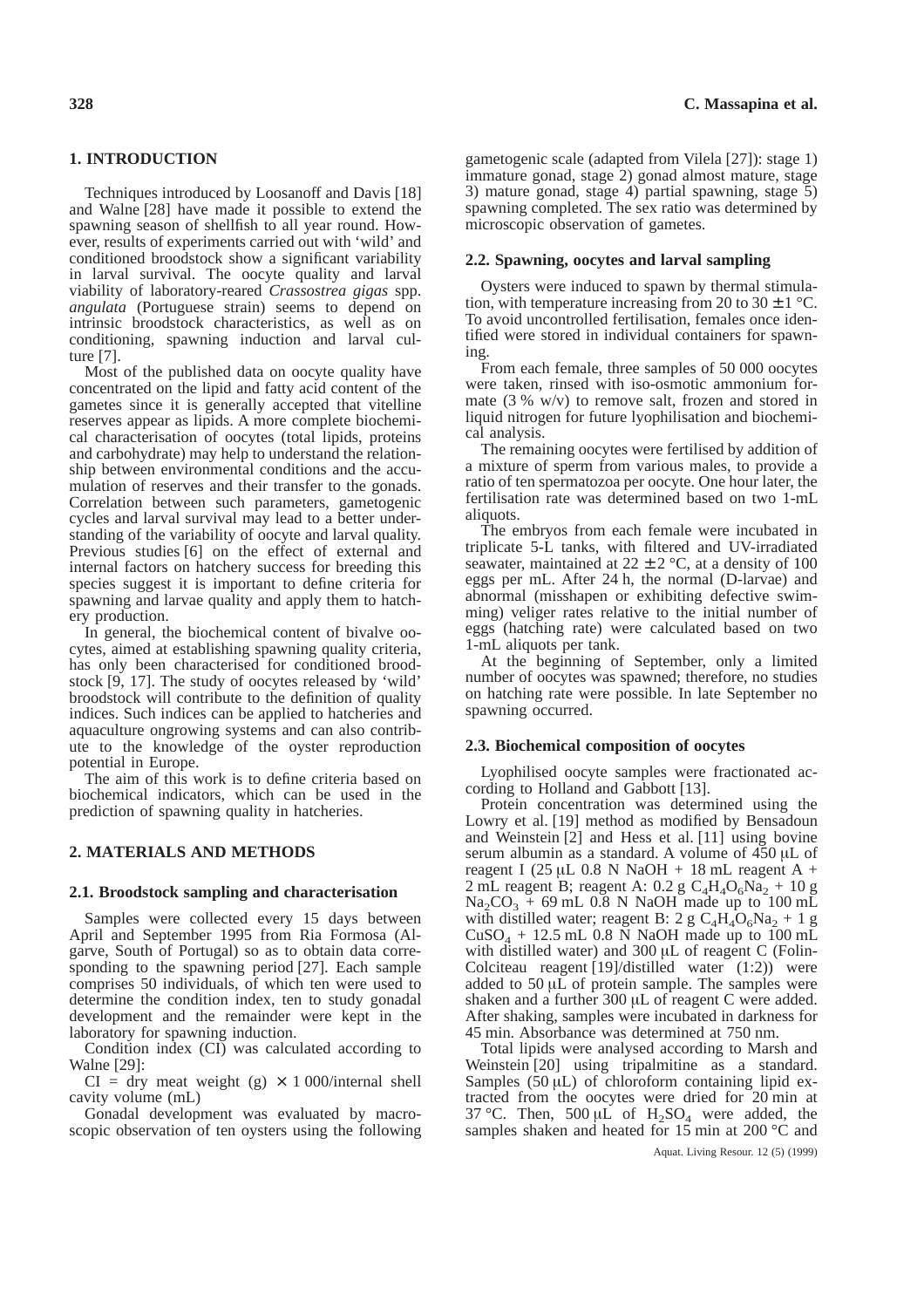1.5 mL of water were added before the absorbance was determined at 375 nm.

Carbohydrate concentration of oocytes was determined according to Holland and Gabbott [13] using glucose as a standard. Samples  $(200 \mu L)$  of the trichloro-acetic acid supernatant from the fractionation were heated at 95 °C for 10 min with 500 µL of 0.625 % NaOH, 100 µL of 0.2 % potassium ferricyanide and 200 µL of sodium carbonate/cyanide reagent. The samples were cooled and 500 µL of water added. Samples were then centrifuged for 10 min at 800 *g*. The absorbance of the supernatant was determined at 420 nm. The organic matter was the sum of proteins, total lipids and carbohydrates. From each of the triplicate of 50 000 oocytes two samples were used for analysis of biochemical composition with the exception of total lipids where a single sample was measured. All data are expressed as mean values per sampling.

#### **2.4. Statistical analysis**

A statistical analysis ANOVA (one-way) was performed  $(P < 0.05)$  to assess whether there were significant differences in normal veliger hatching rate among triplicate samples for each female (total of 28 females).

The experimental results for normal and abnormal veliger hatching rates and gross biochemical composition of oocytes were analysed by the ANOVA procedure using the SAS statistical package [24]. Prior to analysis, data expressed as percentages were converted to arcsine values [25].

The relationships with a significance level higher than 95 % were represented by linear regression.

# **3. RESULTS**

#### **3.1. Broodstock characterization**

*Figure 1a* shows the seawater temperature during the experimental period, and the stages of gonadal maturity during the experimental period were shown in *figure 1b*. Water temperature and the percentage of oysters with stage 4 gonads appear to be correlated. A temperature decrease observed during early July separated two distinct spawning periods: a first intense spawning followed by a second less important one.

Microscopic observations showed that gonadal development in males and females was synchronous. Spawning occurred from April to August with the highest intensity in June.

The sex ratio (*figure 1c*) was approximately 1:1 until August, except in late May when 83 % of the animals were females. During September, the number of females decreased and the number of undetermined oysters increased.

Variation in the condition index of oysters is shown in *figure 1d*. Generally, mean values decreased from April to October. The highest  $(192 \pm 61)$  and the  $26$ 

 $^{24}$ 



terisation during the experimental period: a) water temperature, b) stages of gonadal maturity, c) sex ratio, d) condition index, and e) mean number of oocytes released. Error bars represent standard deviations.

lowest  $(52.5 \pm 18.6)$  values were recorded at the end of May and September, respectively.

Peaks in the maximum number of oocytes released (*figure 1e*) were observed in April (11  $\pm$  7 million), late June (8  $\pm$  6 million) and late August (7  $\pm$  5 million). The large standard deviations are due to the partial spawning behaviour of this species. Data from the late May sampling are related to sex ratio (females were dominant (83 %)).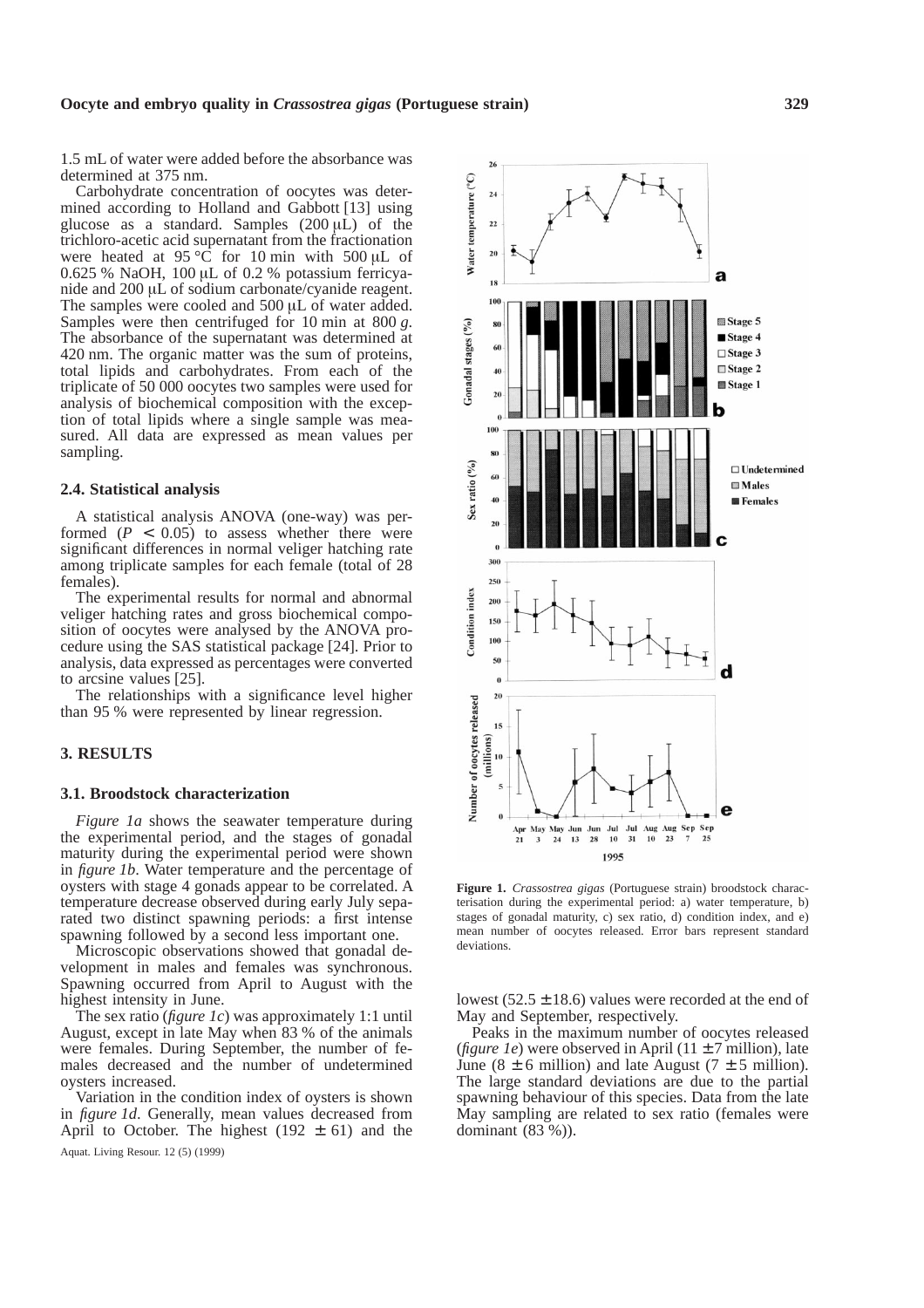

Biochemical composition (ng/oocyte)

**Figure 2.** Mean variation in oocyte biochemical composition of *Crassostrea gigas* (Portuguese strain) oocytes (organic matter, proteins, total lipids and carbohydrates) during the experimental period. Error bars represent standard deviations.

#### **3.2. Biochemical composition of oocytes**

Changes in the biochemical composition of oocytes (organic matter, proteins, total lipids and carbohydrates) during the experimental period are shown in *figure 2*. Generally, the organic matter decreased during the sampling period, except in early August and September. The highest values  $(29.9 \pm 9.4)$  and 29.3 ng⋅oocyte–1) were recorded in April and May and the lowest  $(9.7 \pm 2.6 \text{ ng oocyte}^{-1})$  were recorded in late August. Protein was the predominant dry oocyte constituent (44–74 %) followed by total lipids  $(16–38\%)$  and carbohydrates  $(7–12\%)$ .

The statistical analysis (ANOVA) showed significant differences ( $P < 0.05$ ) among sampling dates for all biochemical compounds during the experimental period. However, among females from the same sampling significant differences were not found, except for proteins.

#### **3.3. Larval viability**

During the experimental period, fertilisation rate did not vary. However, the hatch rate of normal veliger decreased (*figure 3*). The percentage of abnormal veligers was generally very low and was recorded only from June to the end of the experimental period.

In seven out of a total of 28 females, significant differences were found between the triplicate samples set up to measure hatching rate of normal veligers from each female  $(P < 0.05)$ . Using ANOVA significant differences were found (*P* < 0.05) between temporal samples and between females from the same sampling.



**Figure 3.** Variation of *Crassostrea gigas* (Portuguese strain) fertilisation, normal and abnormal veliger rates during the experimental period.  $\longrightarrow$ , normal veliger rate;  $\longrightarrow$ , abnormal veliger rate; —●—, fertilisation rate.

#### **3.4. Relations broodstock, oocytes and larvae**

Condition of broodstock is related to oocyte biochemical composition, which in turn affects larval viability ( $P < 0.05$ ). Condition index also shows an important relationship to the normal veliger hatching rate. The two most important relationships were found between oocyte organic matter/normal veliger rate and oocyte total lipids/normal veliger rate (*table I*). The oocyte carbohydrates constituted the single factor not related to any of the studied parameters.

### **4. DISCUSSION**

Inherent physiological and biochemical variability among bivalve larvae can always be expected, and understanding the source of this variability is crucial to reducing it in culture situations. Broodstock condition and consequently oocyte quality are important factors determining larval viability.

Stages of gonadal maturity, condition index and number of oocytes released have allowed characterisation of the spawning period of this species in Ria Formosa and the fluctuations that occurred during spring/summer 1995, from April to August with the greatest spawning activity in June. The large seasonal variation in spawning found in the present work may be a consequence of variations in environmental conditions as discussed by Fernandez Castro and Vido De Mattio [10]. During the present study, the temperature variations appeared to be associated with two distinct phases of spawning, the first more intensive and the other, despite the high water temperatures, was less intense. These seemed to be associated with maturation of different oocytes cohorts.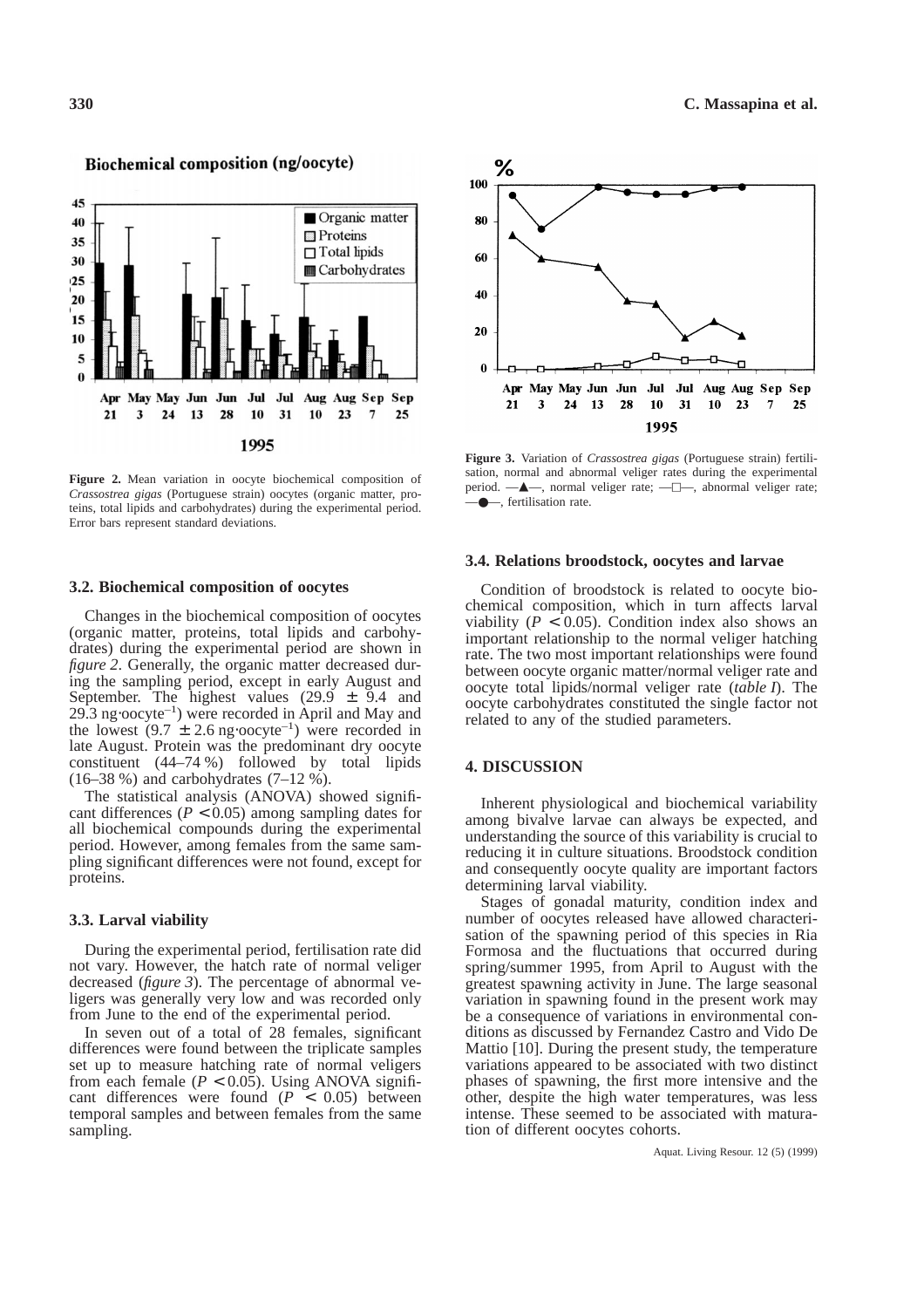| X               |                       | Equation              |       | n |
|-----------------|-----------------------|-----------------------|-------|---|
| Condition index | organic matter*       | $y = 0.115x + 5.939$  | 0.656 |   |
| Condition index | proteins*             | $y = 0.064x + 2.927$  | 0.584 |   |
| Condition index | total lipids*         | $y = 0.04x + 0.845$   | 0.741 |   |
| Condition index | normal veliger rate   | $y = 0.367x - 2.46$   | 0.718 |   |
| Proteins*       | normal veliger rate   | $y = 3.372x + 5.922$  | 0.79  |   |
| Total lipids*   | normal veliger rate   | $y = 7.757x - 0.916$  | 0.9   |   |
| Organic matter* | normal veliger rate   | $y = 2.537x - 8.344$  | 0.951 | 8 |
| Organic matter* | abnormal veliger rate | $y = -0.268x + 8.294$ | 0.795 |   |

**Table I.** Relationship between condition of broodstock, oocyte biochemistry and hatching rate of eggs to the experimental period, represented by equations obtained by linear regression  $(P < 0.05)$ 

\* Of oocytes.

Condition index decreased during the experimental period and the range of values recorded (from 192  $\pm$ 61.2 to  $52.5 \pm 18.6$ ) is in agreement with that reported for *Crassostrea gigas* [3], in British Columbia (Canada). Comparison of the results from the present study with those from different latitudes [8, 26] confirms the fact that timing and duration of gametogenesis of *Crassostrea* vary according to location. This variation in reproductive strategy can be considered as an adaptation to environmental conditions.

The unusually high percentage of females (83 %) found in late May may have been caused by the phenomenon of sex change. However, further histological analysis will be required to confirm this hypothesis. The small proportion of oysters that spawned in late May may be associated with sex ratio. According to Paniagua-Chávez and Acosta-Ruiz [21] spawning depends on sex ratio with an optimum of 1:1.

Condition index, the biochemical composition of the oocytes (proteins, total lipids and carbohydrates) and the normal veliger rate decreased during the experimental period. This showed that the partial spawning behaviour of *C. gigas* (Portuguese strain) may be a source of variability in oocyte quality and consequently in normal veliger rate. Lee and Heffernan [16] and Widowati et al. [31] have also identified a similar phenomenon in other species of oysters.

The relative amount of protein (44–74 %), total lipids (16–38 %) and carbohydrate (7–12 %) measured in *C. gigas* (Portuguese strain) oocytes were similar to those of other bivalve oocytes [12, 15, 16].

The relationship between condition index and lipid content of oocytes suggests that condition index is related to de novo synthesis of lipid during gametogenesis as stressed by Costa Muniz et al. [4] and Fernandez Castro and Vido De Mattio [10]. Several authors have shown that broodstock lipids increase before spawning and decrease immediately after spawning, probably as a result of losses of lipid in spawned oocytes, leading to a decrease in the condition index of the adults [22, 23, 30].

The interactions found in this study between condition index, total lipids and normal veliger rate suggest that larval survival is highly dependent on the initial quantity of endogenous total lipid supplied to the oocytes by the parents during vitellogenesis. This has been demonstrated in *Pecten maximus* [9, 17]. Also Bayne et al. [1] show that lipids of unfertilised mussel eggs were correlated directly with early larval development. On the other hand, the positive relationship found between organic matter and the normal veliger rate and the inverse one with abnormal veliger rate indicates that in the present study oocyte energy was sufficient to allow normal development.

Studies showing the importance of oocyte protein on larval viability are lacking. The relationship between oocyte protein and normal veliger rate, found in the present study, suggest the importance of protein synthesis on normal veliger development. However, further studies are necessary to determine the real importance of oocyte protein on early larval viability.

The absence of a relationship between oocyte carbohydrate and normal veliger rate may be related to its reduced importance in embryo development compared to that for juveniles. According to the *Ostrea edulis* study [14], there is no evidence of carbohydrate (particularly polysaccharide material) being used as an energy source at the larval development stage.

The problem of understanding larval development, growth and survival is essential for the expansion of this area of aquaculture [5]. This study of oocytes released by 'wild' broodstock is a contribution to the definition of quality criteria applied to hatcheries as well as being an indicator of the 'wild' oyster reproduction potential in Europe and aquaculture ongrowing systems.

This study provides a valid control for the time of year corresponding to the spawning period. From the biochemical parameters studied, the organic matter and the lipid content of spawned oocytes must be taken as the most important ones for indicating potential viability of D-larvae.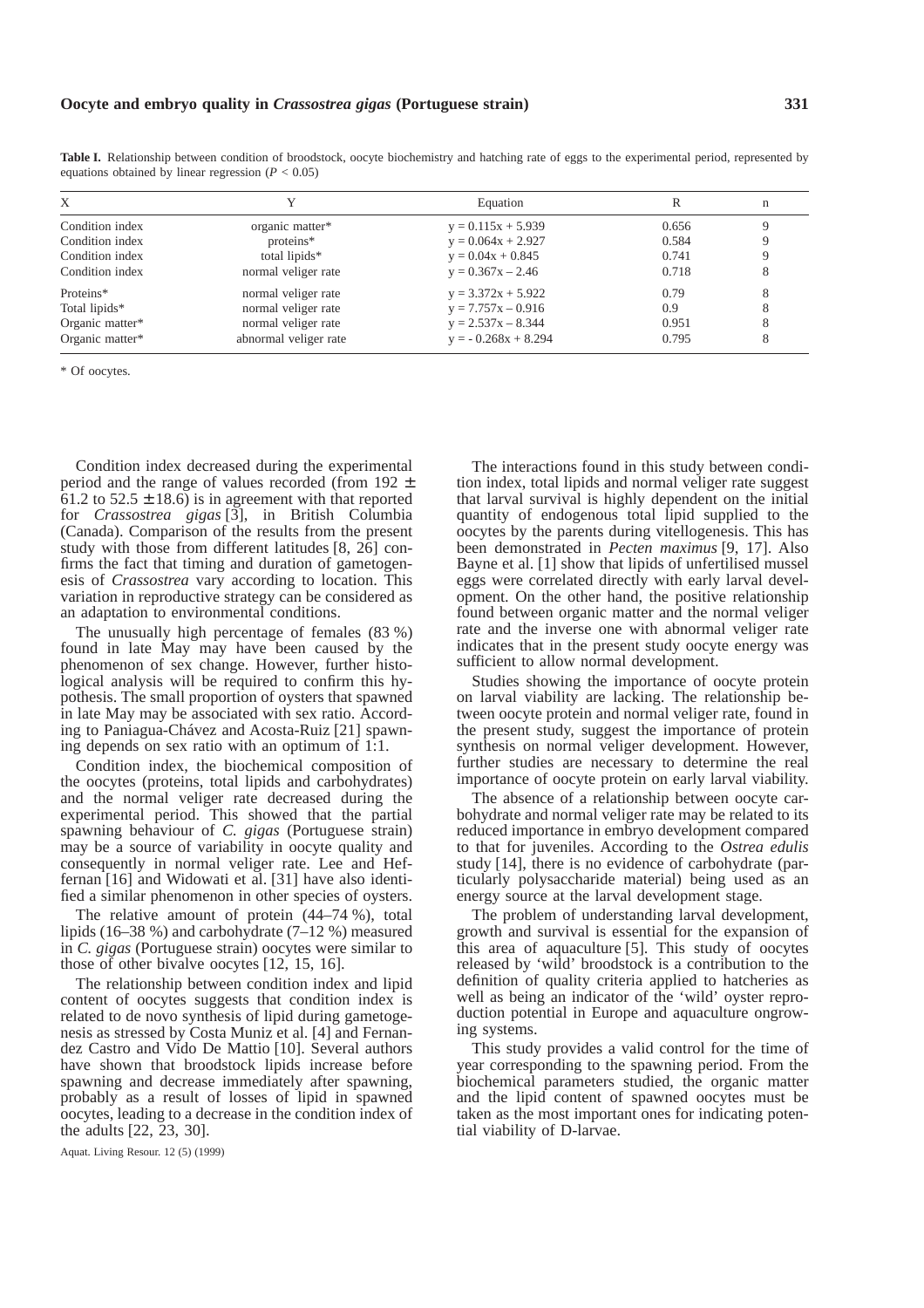From a practical point of view, the organic matter can provide a valid and easy indication of oocyte quality. As a more precise indicator of physiological condition, lipids must be considered, since it has been shown that this parameter is highly indicative of larval viability.

## **Acknowledgement**

This work was developed within the framework of the project Cooperação Oceanológica Franco-Portuguesa.

# **REFERENCES**

- [1] Bayne B.L., Gabbot P.A., Widdows J., Some effects of stress in the adults on the eggs and larvae of *Mytilus edulis*, J. Mar. Biol. Assoc. UK 55 (1975) 675–689.
- [2] Bensadoun A., Weinstein D., Assay of proteins in the presence of interfering materials, Anal. Biochem. 70 (1976) 241–250.
- [3] Brown J.R., Hartwick E.B., Influences of temperature, salinity and available food upon suspended culture of the Pacific oyster, *Crassostrea gigas* II. Condition index and survival, Aquaculture 70 (1988) 253–267.
- [4] Costa Muniz E., Jacob S.A., Helm M.M., Condition index, meat yield and biochemical composition of *Crassostrea brasiliana* and *Crassostrea gigas* grown in Cabo Frio, Brazil, Aquaculture 59 (1986) 235–250.
- [5] Devauchelle N., Coves D., The characteristics of sea bass (*Dicentrarchus labrax*) eggs: Description, biochemical composition and hatching performances, Aquat. Living Resour. 1 (1988) 223–230.
- [6] Devauchelle N., Mingant C., Review of the reproductive physiology of the scallop, *Pecten maximus*, applicable to intensive aquaculture, Aquat. Living Resour. 4 (1991) 41–51.
- [7] Devauchelle N., Barret J., Salaun G., La reproduction naturelle et contrôlée des bivalves cultivés en France, 1995 symposium Ifremer-Nantes, France, 1997, 271 p.
- [8] Dinamani P., Gametogenic patterns in populations of Pacific oyster, *Crassostrea gigas*, in Northland, New Zealand, Aquaculture 64 (1987) 65–76.
- [9] Dorange G., Paulet Y., Le Pennec M., Cochard J., Critères histologiques d'évaluation de la qualité des ovocytes émis par *Pecten maximus* (Mollusque Bivalve), C. R. Acad. Sci. Paris 309 (1989) 113–120.
- [10] Fernandez Castro N., Vido De Mattio N., Biochemical composition, condition index, and energy value of *Ostrea puelchana* (d'Orbigny): Relationships with reproductive cycle, J. Exp. Mar. Biol. Ecol. 108 (1987)  $113 - 126$ .
- [11] Hess H.H., Lees J.E., Derr J.E., A linear-Lowry-Folin assay for both water-soluble and sodium dodecyl sulfate solubilized proteins, Anal. Biochem. 85 (1978) 259–300.
- [12] Holland D.L., Lipid reserves and energy metabolism in the larvae of benthic marine invertebrates, in: Malins D.C., Sargent J.R. (Eds.), Biochemical and Biophysical

Perspectives in Marine Biology, Vol. 4, Academic Press, New York, 1978, pp. 85–123.

- [13] Holland D.L., Gabbott P.A., A micro-analytical scheme for the determination of protein, carbohydrate, lipid and RNA levels in marine invertebrate larvae, J. Mar. Biol. Assoc. UK 51 (1971) 659–668.
- [14] Holland D.L., Spencer B.E., Biochemical changes in fed and starved oysters, *Ostrea edulis* L. during larval development, metamorphosis and early spat growth, J. Mar. Biol. Assoc. UK 53 (1973) 287–298.
- [15] Kennedy V.S., Newell R.I.E., The Eastern Oyster *Crassostrea virginica*, a Maryland Sea Grant Book, College Park, Maryland, 1996, 734 p.
- [16] Lee R., Heffernan P., Lipids and proteins in eggs of Eastern oysters (*Crassostrea virginica* (Gmelin, 1971)) and Northern Quahogs (*Mercenaria mercenaria* (Linnaeus, 1758)), J. Shellfish Res. 11 (1991) 203–205.
- [17] Le Pennec M., Gueguen F., Cochard J., Paulet Y., Dorange G., Relations entre le contenu lipidique des ovocytes de *Pecten maximus* (Mollusque, bivalve) et les performances des larves en élevage, Haliotis 10 (1990) 101–113.
- [18] Loosanoff V.L., Davis H.C., Rearing of bivalve molluscs, Adv. Mar. Biol. 1 (1963) 138.
- [19] Lowry O.H., Rosenbrough N.J., Farr A.L., Randall R.J., Protein measurement with the Folin Phenol reagent, J. Biol. Chem. 193 (1951) 265–275.
- [20] Marsh J.B., Weinstein D.B., Simple charring method for determination of lipids, J. Lipid Res. 7 (1966) 547–576.
- [21] Paniagua-Chávez C.G., Acosta Ruiz M.J., Desarrollo gonadal de *Crassostrea gigas* en bahía San Quintín, Baja California, México, Cienc. Mar. 20 (1995) 225–242.
- [22] Robinson A., Dietary supplements for the reproductive conditioning of *Crassostrea gigas Kumamoto* (Thunberg) II, Effects on glycogen, lipid and fatty acid content of broodstock oysters and eggs, J. Shellfish Res. 11 (1992) 443–447.
- [23] Ruiz C., Abad M., Sedano F., Garcia-Martin L., López S., Influence of seasonal environmental changes on the gamete production and biochemical composition of *Crassostrea gigas* (Thunberg) in suspended culture in El Grove, Galicia, Spain, J. Exp. Mar. Biol. Ecol. 155 (1992) 249–262.